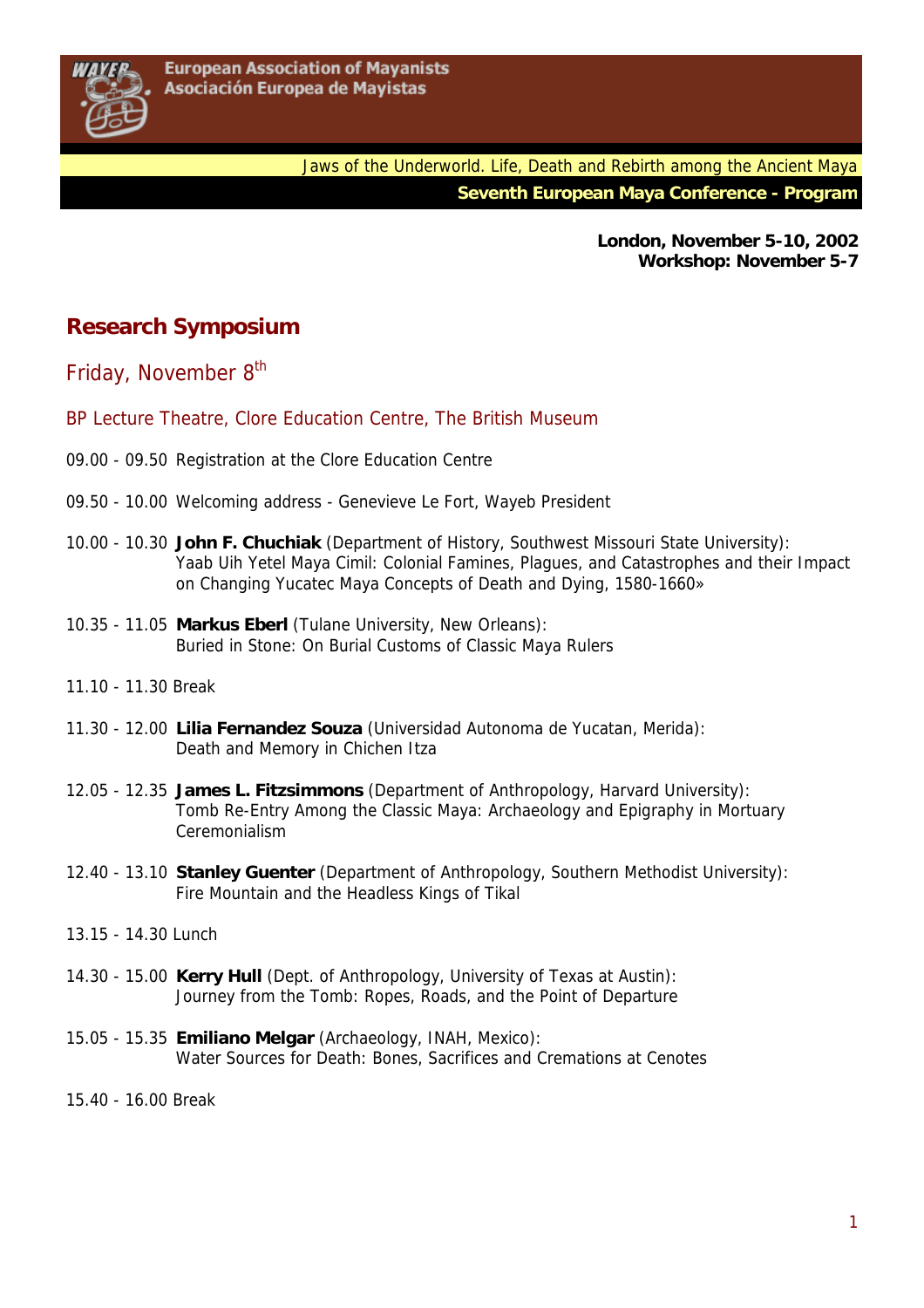- 16.00 16.30 **Elisabeth Wagner** (University of Bonn): White Earth Bundles: The Symbolic Sealing and Burial of Buildings among the Ancient Maya
- 16.35 17.05 **Estella Weiss-Krejci** (Dept. of Social and Cultural Anthropology, University of Vienna; Faculty of Arts, University of Oporto, Portugal): The Maya Corpse: Body Processing from Preclassic to Postclassic Times in the Maya Highlands and Lowlands

CHAIR Genevieve Le Fort

## **Maudslay Lecture**

Friday, November  $8<sup>th</sup>$ , 18.30

Alfred Maudslay and the Maya by Ian Graham OBE

## **Public Symposium**

Saturday, November 9th

- BP Lecture Theatre, Clore Education Centre, The British Museum
- 08.00 09.00 Registration
- 09.00 09.20 Welcoming address **John Reeve**, Head of Education
- 09.20 10.00 **Norman Hammond** (Boston University, USA): Life, Death and the Ancient Maya
- 10.10 10.50 **Simon Martin** (Institute of Archaeology, UCL, UK): Mortuary Themes in Maya Art and Writing
- 11.00 11.20 Break
- 11.20- 12.00 **Stephen Houston** (Brigham Young University, USA): Ideology of the Maya Tomb
- 12.10 12.50 **Robert Sharer** (University of Pennsylvania, USA): Finding the Founder: Early Tombs at Copan, Honduras

13.00 - 14.30 Lunch

- 14.30 15.10 **Mary Ellen Miller** (Yale University, USA): The Stuff of Maize: Life, Death and Resurrection of Maya Kings
- 15.20 16.00 **Enrique Nalda** (INAH, Mexico): Funerary Practices in Dzibanche: the Royal Tomb in Temple 11